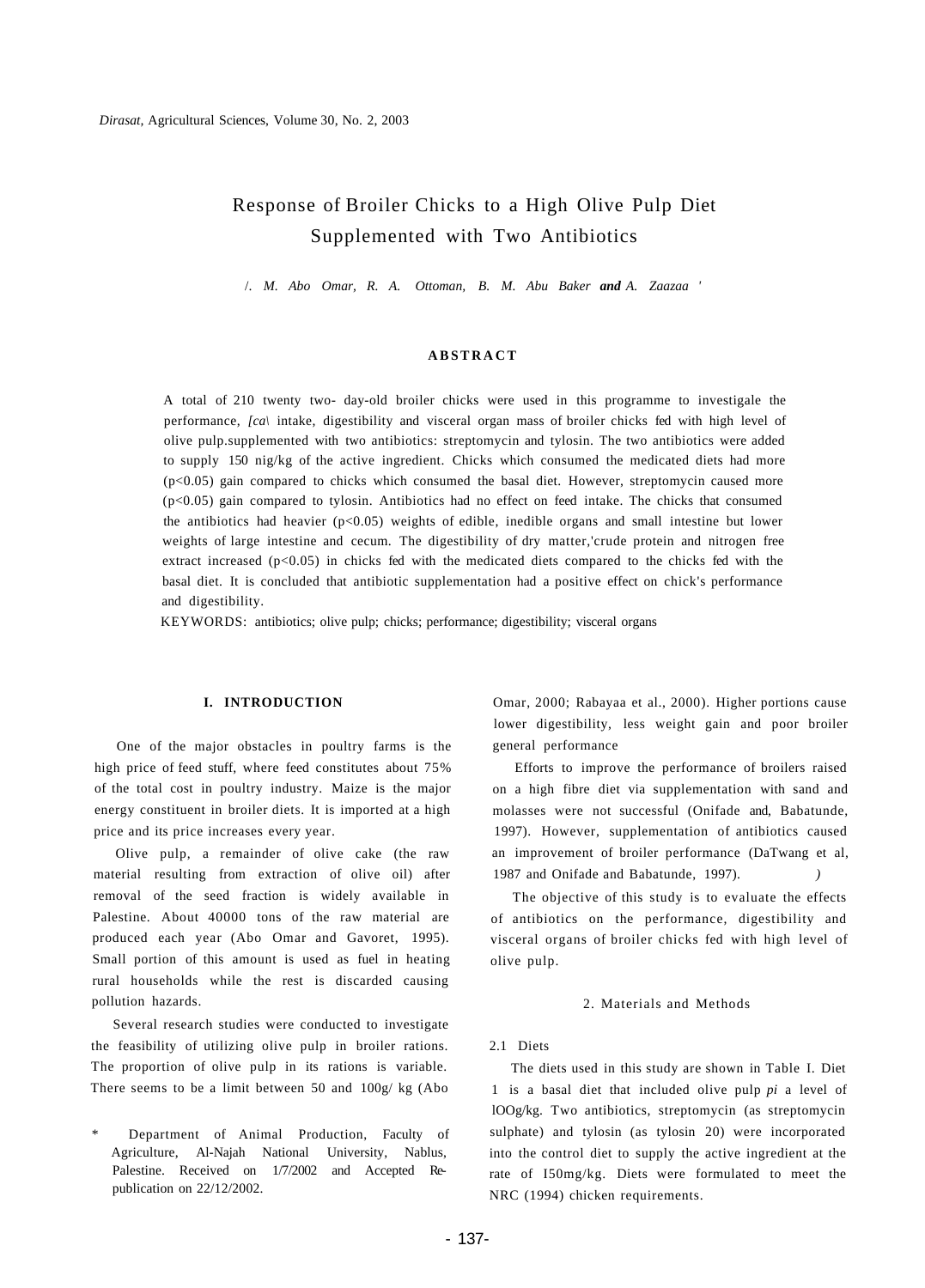## 2.2 **Birds**

A total of 210 unsexed 22-day-old chicks of Hubbard strain were purchased from a local hatchery and divided into three groups of 70 chicks each. Each group was partitioned into seven replicates with 10 chicks in-each. Before starting the feeding trial, chicks were fed with a commercial starter diet. Chicks were raised in floor pens. Water was provided with *ad libitum.* Feed consumption and weight gain were recorded on weekly basis until the termination of the experiment when birds were 35 days old. At the end of the feeding trial (day 35), four chicks were taken randomly from each,replicate. Chicks were slaughtered according to the- routine practices adopted in commercial broiler slaughterhouse. Weights of visceral organs, (including liver and heart) were recorded as percent of live body weight.

Weights of total digestive tract and segments (esophagus, provintriculus, gizzard, liver, small intestine, cecum and large intestine) were also recorded.

# 2.3 Digestion **Trial**

**A** total of 18 birds at 28 days of age were used in the digestion trial. The birds were taken randomly from the three treatments (the basal and the two experimental groups). After the birds were isolated from the original flock, they were placed in an individual cage supplied with automatic feeders and drinkers.

Birds were kept in their cages for 3 days for the purpose of adaptation to the new environment. This period was followed by a 6-day total collection period. Samples from each ration were collected and stored for later analysis. During the collection period, feed intake, fecal output and feed refused were weighed and sampled for later analysis. Both feed and feces samples were analyzed for dry matter (DM), crude protein, crude fat, and crude fiber according to (AOAC, 1984).

# 2.4 **Chemical** Analysis

Feed samples were analyzed for proximate composition (AOAC, 1984) and detergent fibre using the procedures of Goering and Van Soest (1970).

# 2.5 Statistical Analysis

All data were analysed using Steel and Tome (1980) procedures. The Duncan Multiple Range Test (Duncan, 1955) was used to separate treatments' means.

#### **3. Results** and Discussion

# **3.1** Composition **of Olive Pulp**

The composition of olive pulp is shown in Table (2). The values of nutrients determined by the chemical analysis are consistent with those reported by other researchers (Rabayaa, 2000, Abo Omar, 2000).

#### **3.2 Body Weight**

The results observed are consistent with those reported by other workers when broilers were fed with high fiber diets (Kamel et al., 1981; EI Moghazy and El Boushy, 1982b). However, the addition of the two antibiotics improved (PO.05) weight gain in broilers (Table 3). Streptomycin had more (P<0.05) effect on broilers growth compared to tylosin. This finding is consistent with previous reports on growth promoting activity of antibiotics in non- ruminant diets (Jefferies et al., 1977; Dafwang et al., 1987; Yen and Nienaber, 1992; Onifade and Babatunde, 1997).

# 3.3 Feed Intake

The experiment showed that there were no significant differences among the experimental groups in reghrd to feed intake (Table 3). It seemed that antibiotics had no effect to improve appetite of the rations which contained the high levels of fibre. Previous reports showed that the high levels of fibre caused a decrease in intake due to a decrease in appetite (EI Moghazy and El Boushy (1982b). However, Onifade and Pabatunde (1997) reported that antibiotics had different effects on broiler intake when fed whith high fibre rations a result which is not consistent with our findings.  $\frac{1}{100}$  .

#### 3.4 **Visceral Organ** Mass

The supplementation of antibiotics had an influence on visceral organ mass of broiler chicks. Chicks consuming olive pulp with streptomycin and tylosin had the heaviest weights ( $p$ < 0.05) of the edible organs: liver, heart and gizzard compared with the chicks that consumed the basal ration.

Weights of these parts in chicks fed with the basal ration were similar to weights reported when broilers were fed with diets high in fibre in replacement of maize (Kamel et al., 1981). However, the addition of antibiotics caused an increase in the edible organ weights through affecting the physiology of these organs.

In addition, the addition of antibiotics had similar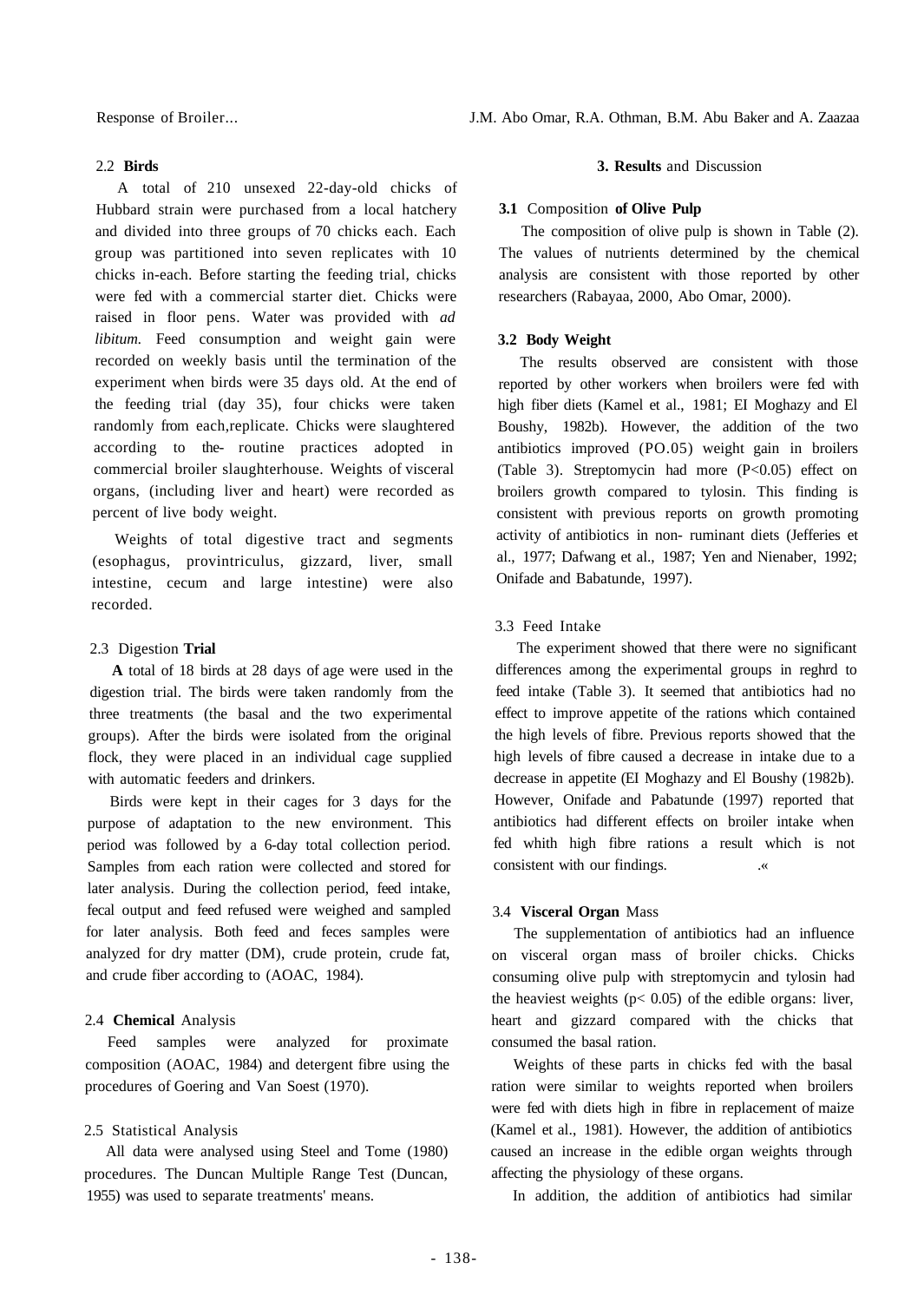*Dirasat,* Agricultural Sciences, Volume 30, No. 2, 2003

effect on weights of inedible organs: esophagus, crop, lungs, proventriculus, trachea (Table 4).

The chicks that consumed streptomycin and tylosin had higher ( $p \le 0.05$ ) weights of small intestine as compared to the basal group which had similar weights when olive cake diets were fed to broiler chicks and in rats receiving a high fibre diet (Dunaif and Sheeman, 1981).

The highest weight of large intestine was in the chicks that consumed the basal ration. A similar trend was observed for weights of cecum, where the control chicks had the highest cecum weights. On the other hand, high fibre levels when fed to pigs increased the colon and rectum weights (Pekas et al., 1983).

## **3.5 Digestion Trial**

## **3.5.1 Digestibility of Dry Matter**

The digestibility of dry matter ranged from 69% to 71% (Table 5). The broiler chicks that consumed the antibiotics had the highest dry matter digestibility (70 and 71%), compared to the dry matter digestibility of the control chicks (69%). The digestibility of diy matter might be enhanced by the addition of antibiotics. Similarly, apparent retention of dry matter was reported by Onifade and Babalunde ( 1997) when high level of fiber was fed to broiler chicks from 7 **to** 35 days of age. -

#### **3.5.2 Crude Protein Digestibility**

Antibiotics caused an increase (p<0.05) **in** crude protein digestibility (Table 5). The digestibilities ranged between 73 and 79%. These digestibility levels are higher than the levels that were reported by a previous study on broilers fed with high levels of fibre (Onifade and Babatunde, 1997).

# 3.5.3 Fiber Digestibility

The digestibility of crude fibre was not affected significantly by the addition of antibiotics (Table 5). However, the digestibility of crude fibre was higher in diets with the highest level of olive pulp. The avarage digestibilities were 29.0, 30.0 and 30.0% for the control, streptomycin and tylosin, respectively. High fiber digestibility levels were observed by Onifade and • Babatunde (1997).

The lower digestibility of fiber is explained by the inability of chicks' digestive enzymes to deal with fiber and its fractions which can be improved significantly by the addition of antibiotics to broiler rations (Onifade and Babatunde, 1997).

#### **3.5.4 Nitrogen Free Extract Digestibility**

As shown in Table (5), the digestibility of nitrogen free extract (NFE) ranged from 80 to 84%. Rations with streptomycin had the highest  $(p<0.05)$  NFE digestibility (84%) followed by rations with tylosin (83%) compared with the control diet which had 80% NFE digestibility. Similar results were reported when high fiber diets fed to broilers (Onifade and Babalunde, 1997).

In conclusion, the general performance, feed efficiency, apparent digestibility of protein and nitrogen free extract by broiler chicks were improved on antibiotic supplementation of a high fibre diet. Visceral organs were variably affected by the two tested antibiotics.

| Table 1                                                       |  |  |  |  |  |  |
|---------------------------------------------------------------|--|--|--|--|--|--|
| Composition of olive pulp basal diet fed to broiler chickens. |  |  |  |  |  |  |

| <b>Ingredients</b>  | g' < g   |
|---------------------|----------|
| Maize               | 50       |
| Wheat               | 400      |
| Soya bean meal      | 300      |
| Dicalcium phosphate | 16       |
| Sand                | 15       |
| Oil                 | 50       |
| Premix              | 9        |
| Olive pulp          | 160      |
| Antibiotic          | $\Omega$ |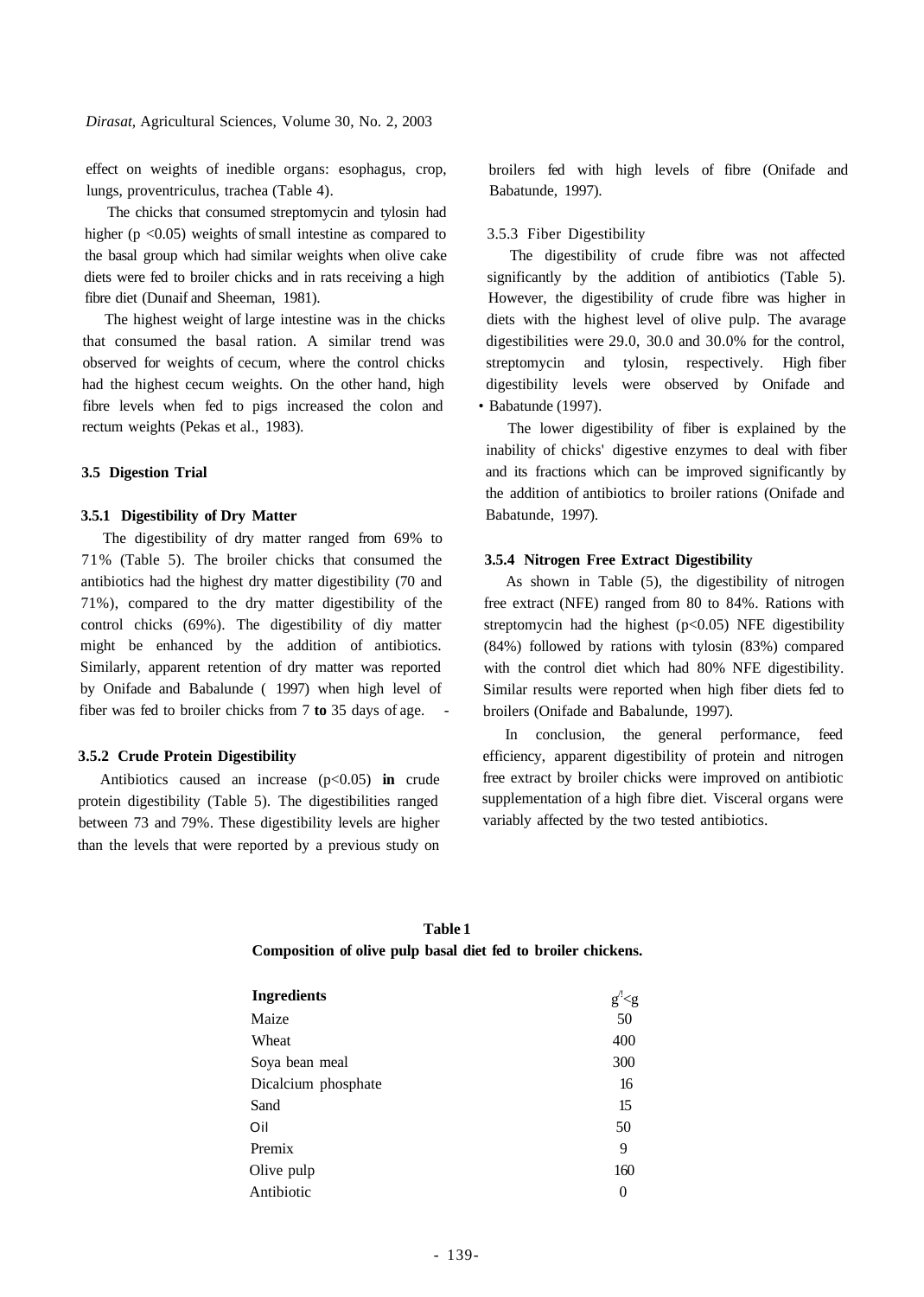Response of Broiler...

| Chemical analysis: |      |
|--------------------|------|
| Dry matter         | 879  |
| Crude protein      | 196  |
| Crude fiber        | 61   |
| <b>NFE</b>         | 503  |
| Crude fat          | 56   |
| Ash                | 63   |
| Calcium            | 10   |
| ME (MJ/kg)         | 13.3 |
| Phosphorus         | 5    |
|                    |      |

Table 2 Composition of olive pulp used in the feeding trial (%).

| <b>Nutrient</b>             | $\%$      |
|-----------------------------|-----------|
| Dry matter                  | 87.0      |
| Crude protein               | 10.2      |
| Crude fiber                 | 24.0      |
| Neutral detergent fiber     | 26.0      |
| Acid detergent fiber        | 34.0      |
| Nitrogen free extract (NFE) | 23.3      |
| Crude fat                   | 12.0      |
| Calcium                     | .6        |
| Phosphorus                  | $\cdot$ 1 |
| Ash                         | 7.5       |

Table 3 Body weight development of broilers in the olive pulp feeding trial (g).

| Group                             | Control | Streptomycin | Tylosin           |
|-----------------------------------|---------|--------------|-------------------|
| Weeks                             |         |              |                   |
| Initial weight                    | 40.1    | 39.5         | 40.5              |
| Weight at 35 days                 | 1685.0c | 1874.0 a     | 1750.5 b          |
| Weight gain (g per chick per day) | 46.9c   | 52.4 a       | 49.0 <sub>b</sub> |
| Feed intake (g per chick per day) | 88.6    | 89.9         | 90.2              |
| Feed: gain ratio                  | 1.88a   | 1.71 b       | 1.84 a            |
|                                   |         |              |                   |

Means in the same row not followed by the same superscript are significantly different at the level of p<0.05.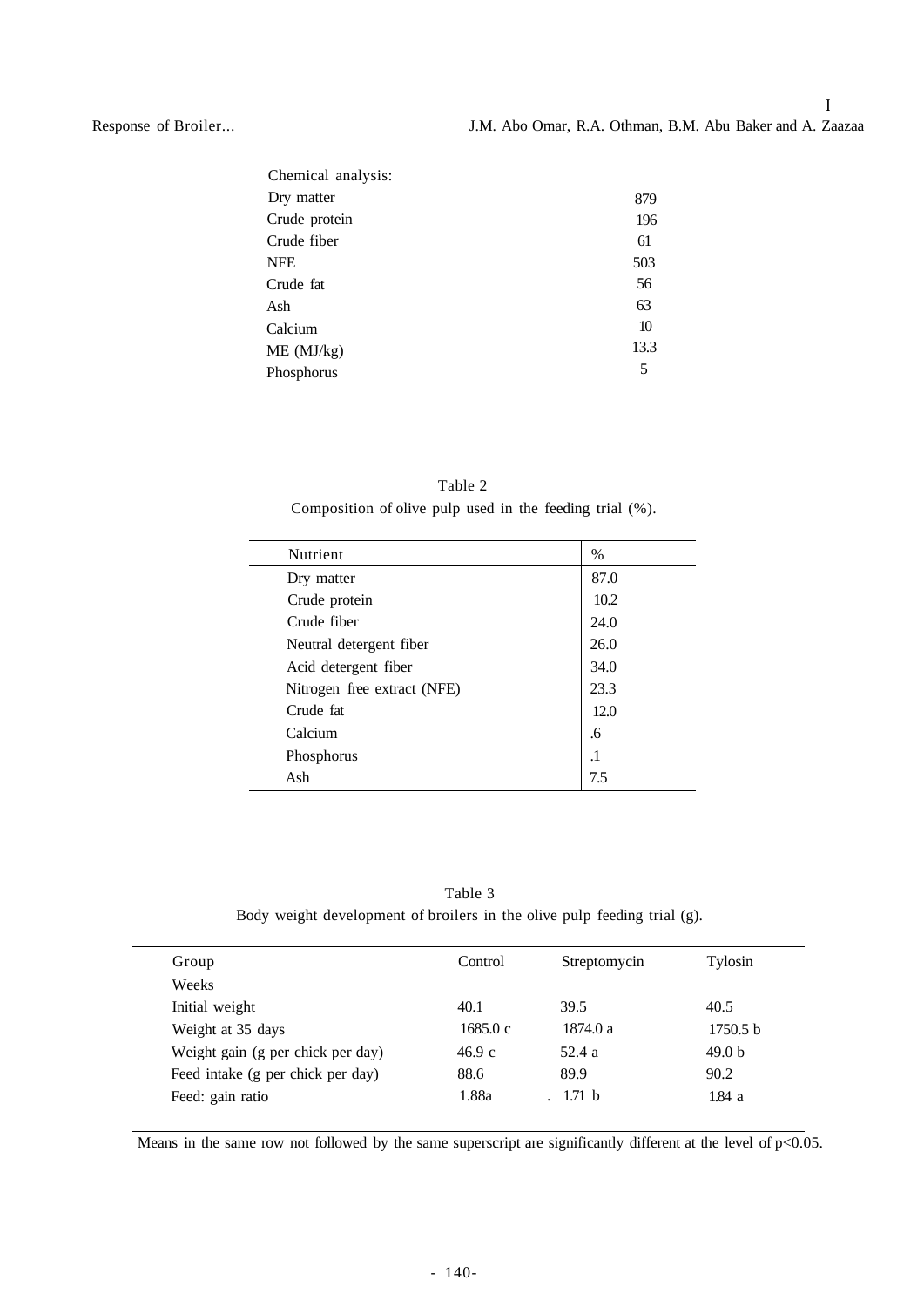| Effects of antibiotics on broilers visceral organs and gastrointestinal tract segments (% of live weights)- |         |       |       |           |      |      |         |                 |                 |       |
|-------------------------------------------------------------------------------------------------------------|---------|-------|-------|-----------|------|------|---------|-----------------|-----------------|-------|
| Olive pulp level                                                                                            | Gizzard | Liver | Heart | Esophagus | Crop | Lung | Trachea | I'rovinlriculus | Small intestine | Cecum |
| Basal diet                                                                                                  | 3.0     | 2.0   | 0.6   | 0.1       | 0.1  | 0.6  | 0.06    | 0.1             | 3.6             | 0.3   |
| Streptomycin                                                                                                | 5.0     | 3.1   | 0.9   | 0.17      | 0.16 | 0.7  | 0.08    | 0.16            | 2.7             | 0.24  |
| Tylosin                                                                                                     | 4.6     | 2.9   | 0.8   | 0.17      | 0.15 | 0.7  | 0.08    | 0.15            | 2.8             | 0.23  |
| P value (ANOVA)                                                                                             | 0.05    | 0.05  | 0.05  | 0.05      | 0.05 | 0.05 | 0.05    | 0.05            | 0.05            | 0.05  |

Tabic 4

Tabic 5. Digestibility of dry matter and nutrients by broilers in the experiment.

|               | <b>Control</b>    | <b>Streptomycin</b> | Tylosin |
|---------------|-------------------|---------------------|---------|
| Dry matter    | 69.0              | 70.0                | 71.0    |
| Crude protein | 73.0b             | 79.0a               | 78.0a   |
| Crude fiber   | 29.0              | 30.0                | 30.0    |
| <b>NFE</b>    | 80.0 <sub>b</sub> | 84.0a               | 83.0a   |

Means in the same row not followed by the same superscripts are significantly different  $(p<0.05)$ .

#### REFERENCES

- A.O.A.C. 1984. Official Methods of Analysis. 14\* edition. Assoc, of Official Analytical Chemists. Washington.
- Abo Omar, J. 2000. Effect of Different Levels of Olive Pulp on the Digestibility of Broiler Chicks. *Bethlehem Univ. journal.* 12: 34- 40.
- Abo Omar, J. and L. Gavoret. 1995. I Hilizing Olive Cake in Fsiltening Rations. *Vet. Med. Rev.* 146, 4: 273-276.
- Dafwang, I.I., M.E. Cook and M.L. Sunde. 1987. Interaction of Dietary Antibiotic Supplementation and Stocking Density on Broiler Chick Performance and Immune Response. *Br. Poult.Sci.,* 28: 47-55.
- Dunaif, G. and B.O. Sheeman. 1981. The Effect of Dietary Fibre on Human Pancreatic Enzyme Activity /'/; *Vitro. Am. J. Clin. Nutr. 33: 575-583.*
- Duncan, D.B. 1955. Multiple Range and Multiple F tests. *Biometrica,* 1 1: 1-42.
- El Moghazy, M.S.A. and A.R. El Boushy. 1982b. Some Neglected Poultry Feedsluffs from Vegetable and Fruit Wastes. *World Poultry Sci. J.* 38: 18-27.

Goering, H.K. and P.J. Van Soest. 1970. Forage Fibre

Analysis. Agriculture-Handbook, (379), ARS USDA.

- Jefferies, L., K. Coleman and J. L.Buniah. 1977. Antimicrobial Substances and Chick Growth Promotion: Comparative Studies on Selected Compounds *in Vitro*  and *in Vivo. Br. Poult. Sci.,* 18: 295-308.
- Kaniel, B.S., M.F. Diab, M.A. Ilian and A.J. Salman. 1981. Nutritional Value of Whole Dates and Date Pits in Broiler Rations. *Poultry Sci.* 60: 1005-1011.
- NRC. 1994. Nutrition Requirements of Poultry. National Research Council, National Academy Press, Washington, DC. 33-34.
- Onifade, A.A. and G.M. Babatunde. 1997. Comparative Response of Broiler Chicks to a High Fiber Diet Supplemented with Four Antibiotics. *Animal Feed Sci. and Technology.* 64, 337-342.
- Pekas, J.C., J. Yen and W.G. Pond. 1983. Gastrointestinal Tract, Carcass and Performance Traits of Obese Virsus Lean Genotype Swine. Effect of Dietary Fibre. *Nutr. Rep. Int.* 27:259-265.
- Rabayaa, E. A. 2000. Feeding Different Levels of Olive Pulp to Broiler Chicks. Master Thesis. An Najah National University. Nablus, Palestine.